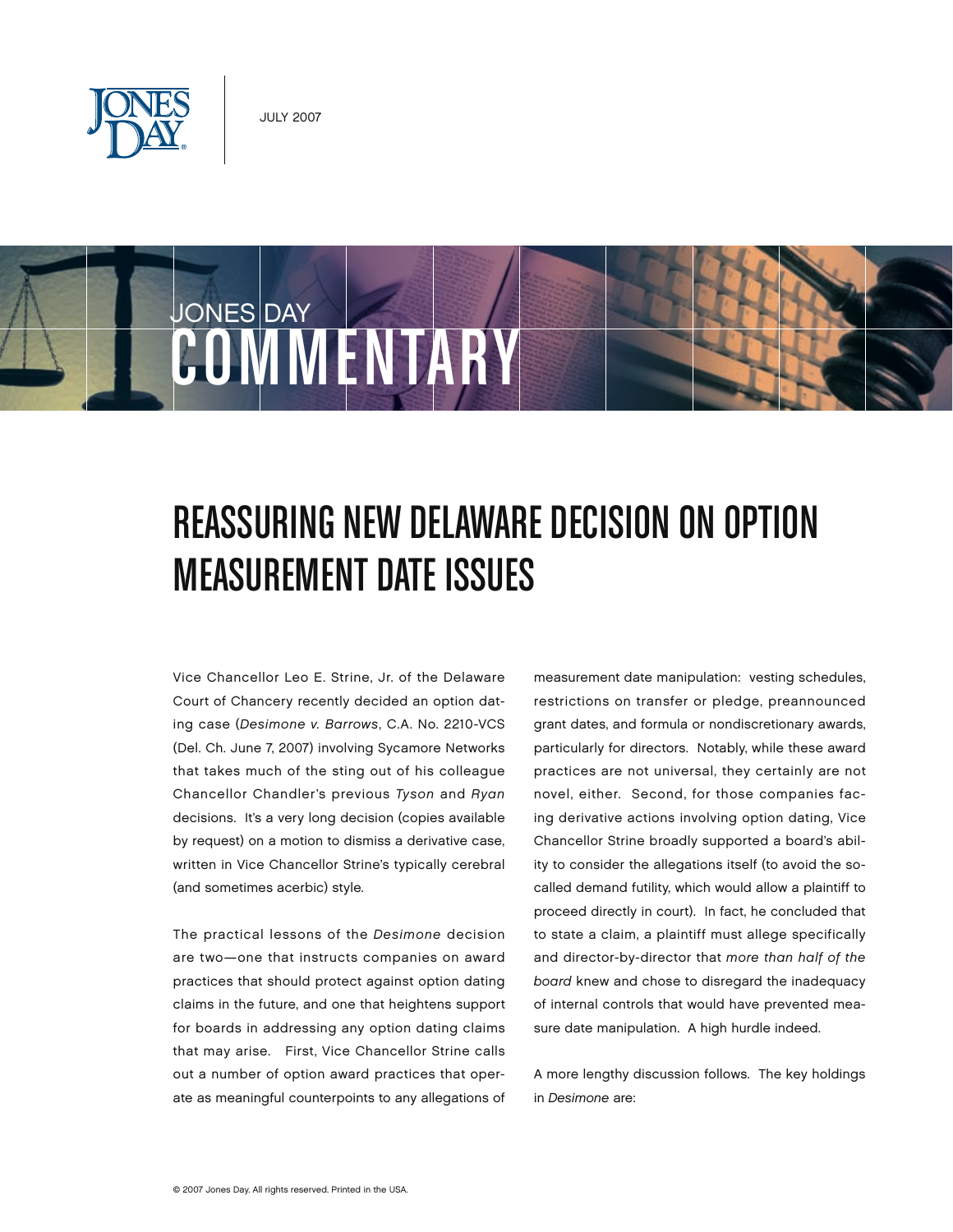- The plaintiff lacked standing to challenge grants made prior to the time he became a stockholder and could not use the "continuing wrong" doctrine because the option grants were discrete events.
- The circumstances were not sufficient to establish demand futility. As to allegedly "springloaded" options (which, of course, were at issue in *Tyson*), Vice Chancellor Strine held:

"[Plaintiff's] insinuation that the April 9, 2001 Grants were intended as a hidden bonus is undercut by the reality that the Grants were subject to a three-year vesting schedule with sharp restrictions on pledging the options received. Put simply, it is not rational to infer from the pled facts that the board harbored any illicit intent to enrich the recipients at the expense of the Sycamore stockholders or to subvert the purposes of Sycamore's stockholder-approved options plan through clever timing of these Grants." (p. 9.)

• As to the formula-based director grants, Vice Chancellor Strine held that the plaintiff did not state a claim:

The Sycamore stockholders approved the issuance of the exact number of options to be awarded annually to the Outside Directors and the date of issuance. All that is alleged by [plaintiff] is that in two of the years, the plan-specified date of issuance was preceded by the regular disclosure of an earnings release containing negative information. The only difference between that and every other year is the negative nature of the information; in other years, the annual meeting was also preceded by the company's disclosure of its results for the preceding quarter. In sum, the complaint does not plead any deviation from the precise terms of the non-discretionary plan or from Sycamore's regular disclosure schedule. *To hold that [plaintiff] states a claim in these circumstances would prevent corporations from fairly implementing a non-suspicious program for awarding options, by penalizing participants by denying them (because the law would label it suspect to do otherwise) a regularly-scheduled award of options whenever the market price on the date that the plan dictates that the annual award*  *be made is affected in a negative way by the news in a prior, regularly-scheduled quarterly report.* The very point of a plan like Sycamore's that sets in advance, with stockholder approval, the amount and dates on which grants of options to directors will be made is to ensure integrity by making the directors suffer the ugly and enjoy the good that comes with a consistent, nondiscretionary approach. (pp. 10-11; emphasis added.)

Had Vice Chancellor Strine stopped here, the decision might not have been of great import. As he is wont to do, however, he then spent 60 additional pages cosmically analyzing the entire range of option backdating/spring-loading/bulletdodging issues, all with the obvious intent of tamping down the enthusiasm of strike suitors.

First, Vice Chancellor Strine clarified that the "continuing wrong" doctrine is a very narrow exception to the requirement that the plaintiff own shares as of the time of the alleged wrong, and that it does not sweep up transactions "simply because they are similar or relate to transactions or other conduct that occurred later." (p. 25.) This is important because, in most option backdating cases, it will be difficult to find a willing plaintiff who held stock during the period of actual backdating (which, interestingly, seems to be almost exclusively a pre-Enron activity). Likewise, Vice Chancellor Strine held that an alleged cover-up is not sufficient to invoke the continuing wrong theory. (pp. 26-28.)

More importantly, Vice Chancellor Strine emphasized that "[m]ere notice pleading is insufficient to meet the plaintiff's burden to show demand excused" under Delaware's seminal case in this area, *Rales v. Blasband*, 634 A.2d 927 (Del. 1993). He emphasized that the terms of the plans at issue here did not explicitly require that options be granted at fair market value on the date of grant and even noted that it could be a legitimate exercise of a board's business judgment to issue options at a trading low point in that circumstance, as long as there was no misrepresentation that the options were granted at fair market value. Noting, however, that contravention of the express terms of the plans at issue was not the only potential cause for concern in the *Tyson* and *Ryan* cases, Vice Chancellor Strine explained: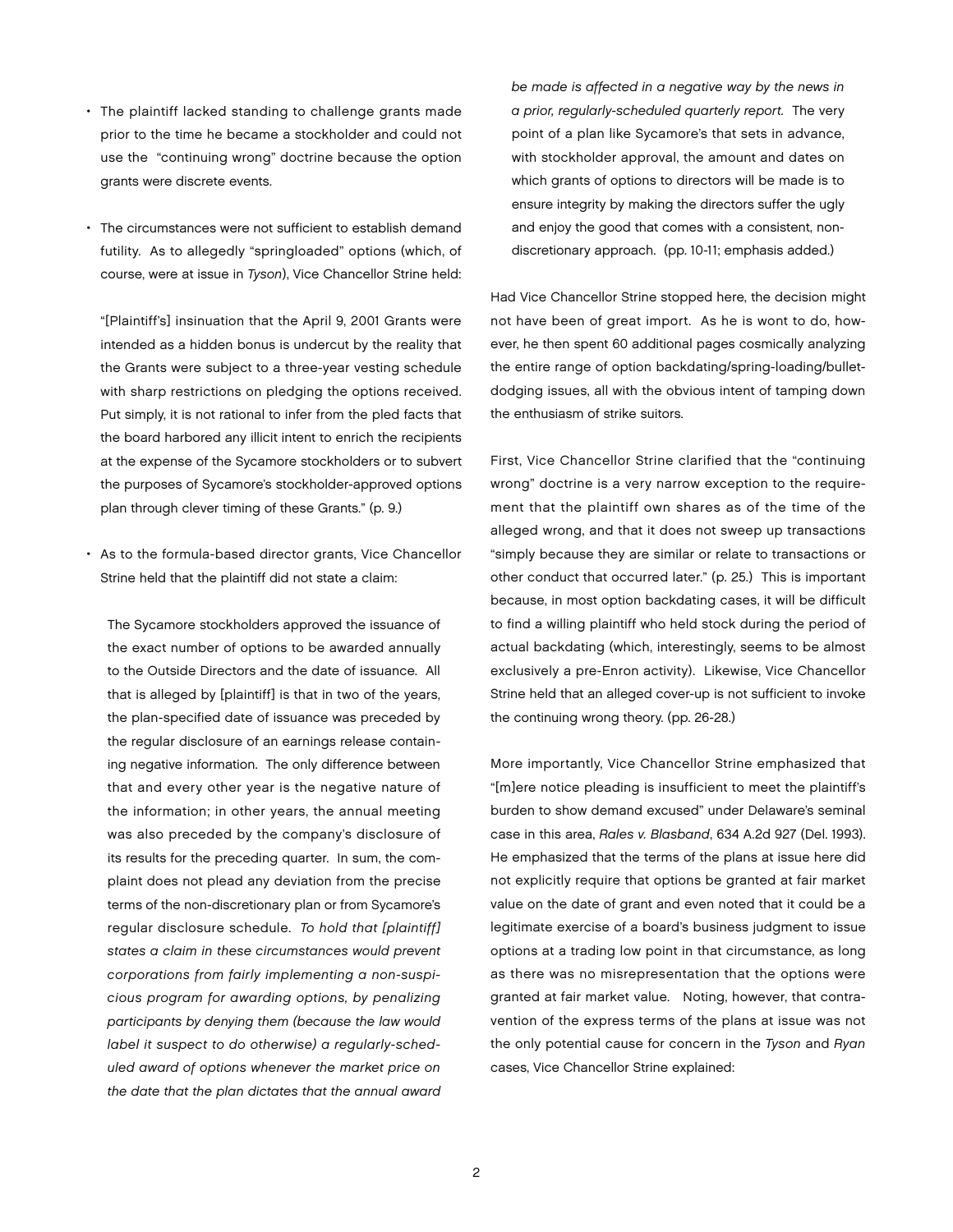That point highlights the second important difference between this case and *Ryan* and *Tyson*. In contrast to the plaintiff in *Ryan*, plaintiff . . . has pled no facts to suggest even the hint of a culpable state of mind on the part of any director. Likewise, [plaintiff] has not, as was done in *Tyson*, pled any facts to suggest that any director was incapable of acting independently of the recipients of any of the Employee or Officer Grants. The absence of pled facts of these kinds underscores the utility of a cautious, non-generic approach to addressing the various options practices now under challenge in many lawsuits. The various practices have jurisprudential implications that are also diverse, not identical, and the policy purposes of different bodies of related law (corporate, securities, and tax) could be lost if courts do not proceed with prudence. Indeed, within the corporate law alone, there are subtle issues raised by options practices.

. . .

In this same vein, the importance and utility of the Delaware Supreme Court's recent decision in *Stone v. Ritter*, reinforcing the vitality of this court's decision in *In re Caremark Int'l Inc. Deriv. Litig.* should not be ignored. Some respected scholars seem to fear that *Stone* opens directors to new kinds of claims foreclosed by *Caremark*, while others read it as taking away a non-scienter based claim *Caremark* supposedly seems to suggest. Neither position seems entirely consistent with the decision itself. *Stone* clarified one of the most difficult questions in corporate law—when directors with no motivation to injure the firm can be held responsible if the corporation incurs serious harm as a result of its failure to obey the law. What *Stone* makes clear is that *Caremark* and its progeny, such as *Guttman v. Huang*, are still good law. For reasons *Caremark* well-explained, to hold directors liable for a failure in monitoring, the directors have to have acted with a state of mind consistent with a conscious decision to breach their duty of care. *Caremark* itself encouraged directors to act with reasonable diligence, but plainly held that director liability for failure to monitor required a finding that the directors acted with the state of mind traditionally used to define the mindset of a disloyal director—bad faith—because their indolence was so persistent that it could not be ascribed to

anything other than a knowing decision not to even try to make sure the corporation's officers had developed and were implementing a prudent approach to ensuring law compliance. By reinforcing that a scienter-based standard applies to claims in the delicate monitoring context, *Stone* ensured that the protections that exculpatory charter provisions afford to independent directors against damage claims would not be eroded. *Stone* has obvious implications for cases like this, when a plaintiff seeks to hold directors accountable for failing to prevent backdating by corporate officers. (pp. 36-44.)

In short, Vice Chancellor Strine believes that all measurement date cases are not alike, and that substantial knowledge of wrongdoing must be credibly and specifically pled to support a demand-excused complaint:

In order to state a viable *Caremark* claim, and to predicate a substantial likelihood of director liability on it, a plaintiff must plead the existence of facts suggesting that the board knew that internal controls were inadequate, that the inadequacies could leave room for illegal or materially harmful behavior, and that the board chose to do nothing about the control deficiencies that it knew existed. (p. 52.)

As such, in order to maintain a valid demand-excused complaint, "a derivative complaint must plead facts *specific* to *each director*, demonstrating that at least half of them could not have exercised disinterested business judgment in responding to a demand." (pp. 58-59; emphasis in original.)

While *Desimone* isn't a panacea for all measure date cases, it's crystal clear that Vice Chancellor Strine was trying to send a strong message. We think he succeeded.